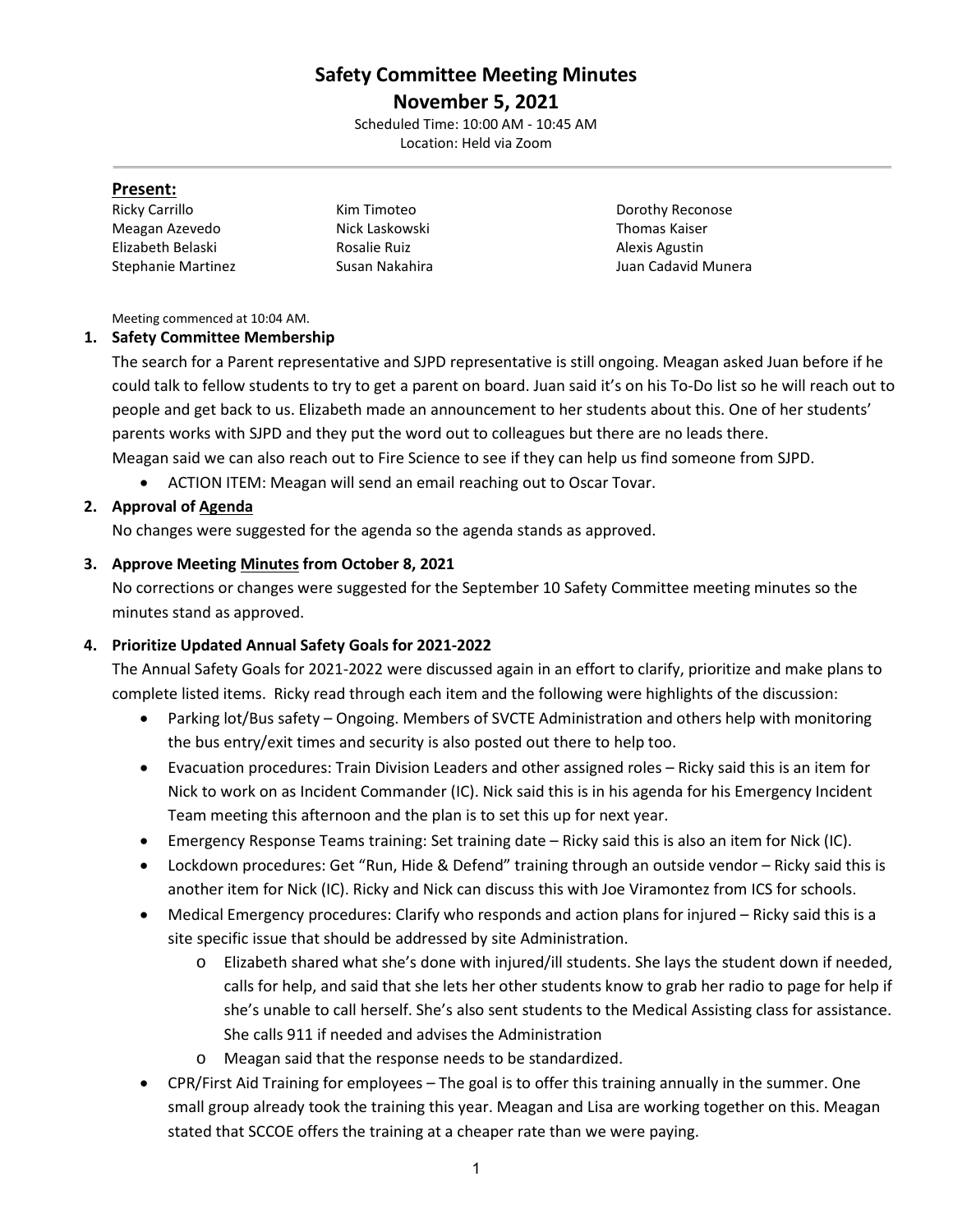- o ACTION ITEM: Meagan has a contact at SCCOE that she'll reach out to for more information and will let us know.
- Safety Training Plan for all employees: Incorporate into hiring process Kim said that she discussed this with Meagan and what they cover in the hiring process is the IIPP, reporting safety hazards and workplace injuries. Meagan also wants to involve OSHA safety information.
- Door Security: Closed door policy Ricky says the closed door policy changed since Covid but the plan is to reinstate it once things go back to normal. Rosalie asked if people can open windows instead of propping doors open. Ricky answered yes but said there are rooms without windows .
- Review classrooms and offices for emergency exit signage Site evacuation maps have been updated and everyone should check to see what they have posted in their rooms to make sure it's correct.
	- o Dorothy said Ricky should be in charge of making sure the proper signs are up.
- Communications Procedures: Work with Principals This is relaying information gathered from these Safety Committee meetings to site staff, faculty members and students as needed to make sure everyone stays informed.
	- o Nick said they send messages out as needed. Meagan said another good way to get information out is the Newsletters. Meeting minutes are also posted online accessible to all.
- Mass emergency communications using Infinite Campus, ASAP programs Ricky said Amanda may be in charge of this now. Alexis pointed out that the Canvas program can also be used for this.
	- o ACTION ITEM: Thomas said he needs to make sure Amanda has access to those programs.
	- o ACTION ITEM: Dorothy said a plan needs to be developed. This will be taken to Cabinet. Meagan said she will put it on the agenda for Cabinet to discuss.
- Air Quality Safety Plan There is an Indoor Air Quality Plan in place now. This has been completed.

#### **5. Discuss October 21 Earthquake Drill**

Ricky said feedback was given to Nick. No other feedback was discussed here.

Juan expressed concern about a blind spot in the parking lot near building 200 where it's hard to see pedestrians crossing over from parking to campus. Elizabeth says the hedge height is a problem. Ricky reported that the hedge height was already dropped 18" but he'll take a look at this and see if it's necessary to go lower.

Elizabeth reported a safety concern with security golf carts speeding on sidewalks causing near accidents.

o Ricky will talk to security about it and everyone who drives carts and equipment.

Alexis reported that students often speed through the parking lot as soon as they pass building 300. This is most often the students that park by building 500.

#### **6. Update on Safety Inspections**

Ricky and Meagan are still working through the punch list getting items cleared.

#### **7. Training New Faculty & Staff on Safety Procedures**

Kim said Bob wanted to discuss this topic but could not attend the meeting today. This item will carry over to our next meeting.

#### **8. Incident reports**

Meagan touched on incident reports she received in the last two months. She sad if students injure themselves where there is a blood spill, they must call M&O for proper cleaning and handling. There was also an incident where a teacher said the injured student did not require medical assistance but that turned out not to be the right call. She said people need to consult others with medical experience and not make that judgment call.

Meagan said another incident involved someone with a back injury and a wheelchair was not available. She